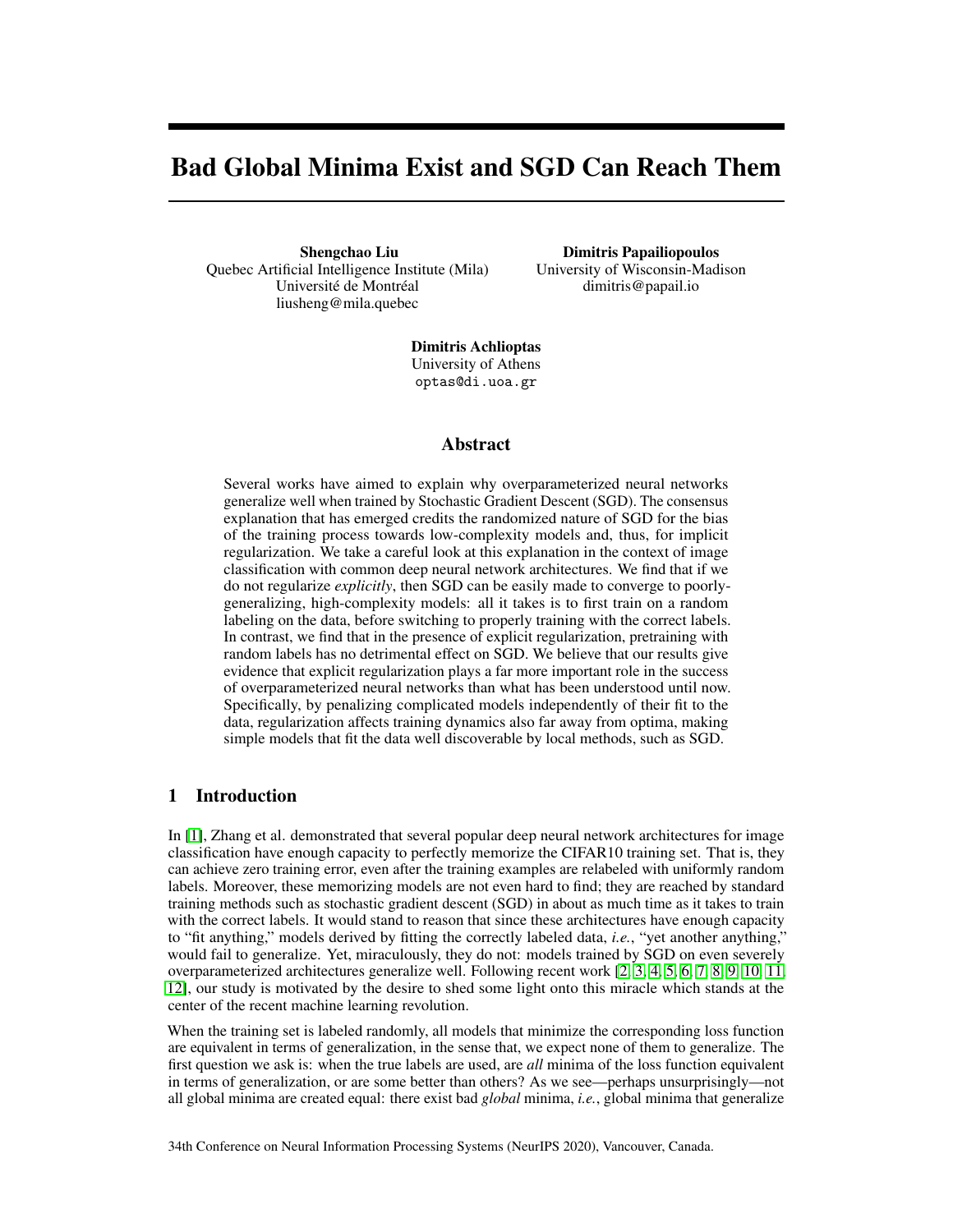<span id="page-1-0"></span>poorly. This is compatible with the findings of the experiments in [\[13\]](#page-9-0), that generate bad global minima in a similar way as we do, but with less of a dramatic drop in test accuracy.

The existence of bad global minima is rather unsurprising, but implies something important: the optimization method used for training, *i.e.*, for selecting among the different (near-)global minima, has *germane* effect on generalization. In practice, SGD appears to avoid bad global minima, as different models produced by SGD from independent random initializations tend to all generalize equally well, a phenomenon attributed to an inherent bias of the algorithm to converge to models of "low complexity" [\[14,](#page-9-0) [15,](#page-9-0) [16,](#page-9-0) [17,](#page-9-0) [18,](#page-9-0) [19\]](#page-9-0). This brings about our second question: does SGD deserve all the credit for avoiding bad global minima, or are there also other factors at play? More concretely, can we initialize SGD so that it ends up at a bad global minimum? Of course, since we can always start SGD *at* a bad global minimum, our question has a trivial positive answer as stated. We show that initializations that cause SGD to converge to bad global minima can be constructed given only *unlabeled* training data, *i.e.*, without knowledge of the true loss landscape.

The fact that we can construct bad initializations without knowledge of the loss landscape suggests strongly that these initializations correspond to models with *inherently* undesirable characteristics which persist, at least partially, in the trained models that fit the correct labels. Such a priori undesirability justifies a priori preference of some models over others, *i.e.*, regularization. In particular, if a regularization term makes such models appear far worse than before, this correspondingly incentivizes SGD to move away from them when initialized at the models. This is precisely what we find in our experiments: adding  $l_2$  regularization and data augmentation, *i.e.*, regularization that favors models invariant to the transformations used to augment the data, allows SGD to overcome the effect of pretraining with random labels and end up at good global minima. In that sense, data augmentation and regularization appear to play a very significant, and largely unexplored, role beyond distinguishing between different models that fit the data equally well, *e.g.,* as studied in [\[20\]](#page-9-0). They in fact affect training dynamics *far away from optima,* making good models easier to find, perhaps by making bad models more evidently bad.

A Sketch of the Phenomenon As an illustrative toy-example, we consider the task of training a two-layer, fully-connected neural network for binary classification, where the training data is sampled from two identical, well-separated 2-dimensional Gaussian distributions. In our example, each class comprises 50 samples, while the network has 100 hidden units in each layer and uses ReLU activations. In Figure 1, we show the decision boundary of the model reached by training with SGD until 100% accuracy is achieved, in four different settings:

- 1. Random initialization + Training with true labels.
- 2. Random initialization + Training with random labels.
- 3. Random initialization + Training with random labels + Training with true labels.
- 4. Random initialization + Training with random labels + Training with true labels using data augmentation<sup>1</sup> and  $l_2$  regularization.



Figure 1: The decision boundary of the model reached by SGD in Settings 1–4, respectively.

<sup>&</sup>lt;sup>1</sup>Data augmentation was performed by replicating each training point twice and adding Gaussian noise.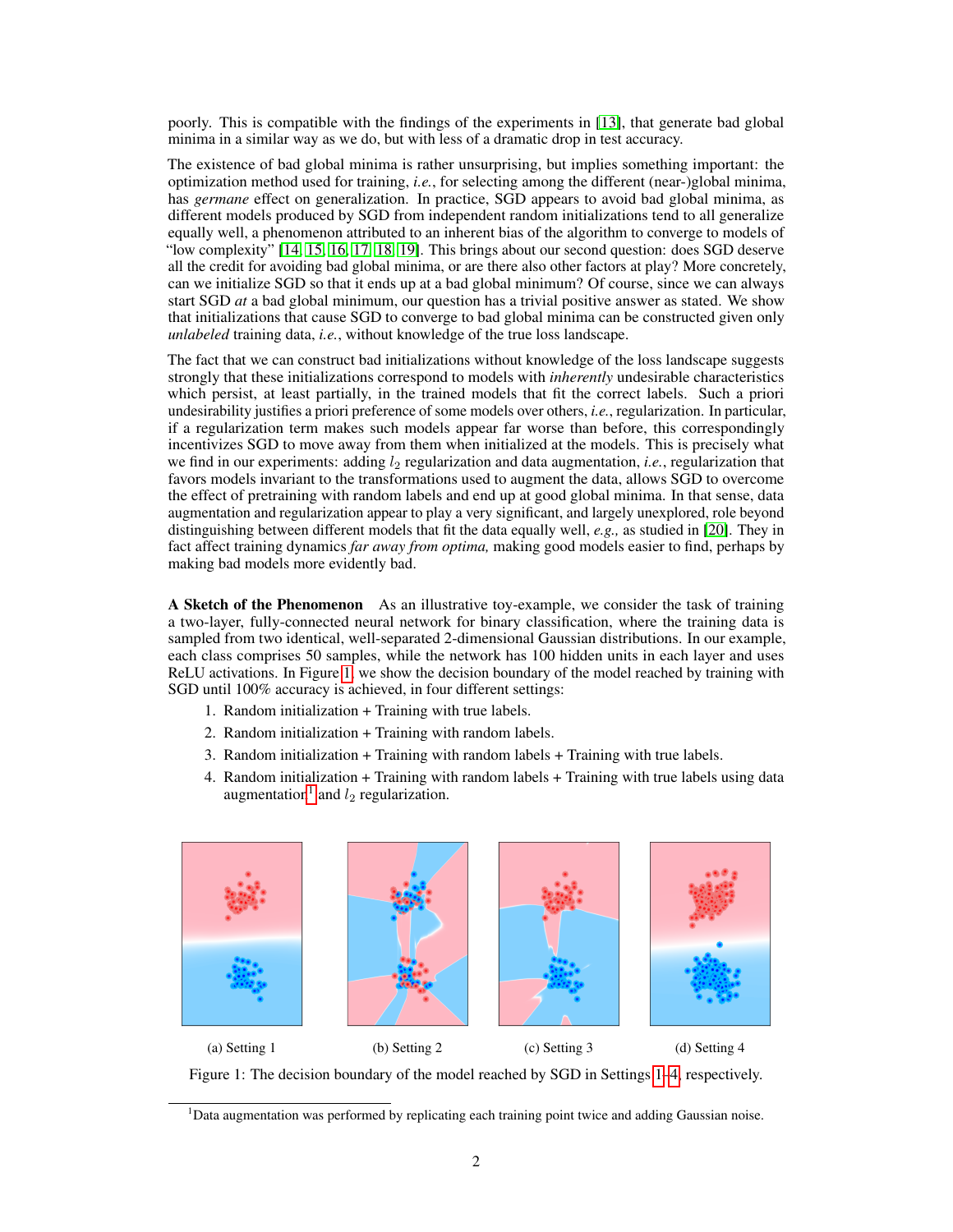Figure [1a](#page-1-0) shows that from a random initialization, SGD converges to a model with near max margin. Figure [1b](#page-1-0) shows that when fitting random labels, the decision boundary becomes extremely complex and has miniscule margin. Figure [1c](#page-1-0) shows that when SGD is initialized at such an extremely complex model, it converges to a "nearby" model whose decision boundary is unnaturally complex and has small margin. Finally, in Figure [1d,](#page-1-0) we see that when data augmentation and regularization are added to the training regime, SGD manages to escape the bad initialization corresponding to first training with random labels and, again, reaches a model with a max margin decision boundary.

In Section [3,](#page-3-0) we show that the phenomenon sketched above persists in state-of-the-art neural network architectures over real datasets. Specifically, we examine VGG16, ResNet18, ResNet50, and DenseNet40, trained on CIFAR, CINIC10, and a restricted version of ImageNet. In all cases, we find the following: 1) pretraining with random labels causes subsequent SGD training on true labels to fail, *i.e.*, when started from a model trained to fit random labels, SGD finds models that fit the true labels perfectly but have poor test performance, and 2) adding regularization to the training on true labels (either explicit or as data augmentation) allows SGD to overcome the bad initialization caused by pretraining with random labels and converge to models with good test performance.

## 2 Experimental Setup

Datasets and Architectures We ran experiments on the CIFAR [\[21\]](#page-9-0) dataset (including CIFAR10 and CIFAR100), CINIC10 [\[22\]](#page-9-0) and a resized Restricted ImageNet [\[23\]](#page-9-0).<sup>2</sup> The CIFAR training set consists of 50k data points and the test set consists of 10k data points. The CINIC10 training set consists of 90k data points and the test set consists of 90k data points. The Restricted ImageNet training set consists of approximately 123k data points and the test set consists of 4.8k data points. We train four models on them: VGG16 [\[24\]](#page-9-0), ResNet18 and ResNet50 [\[25\]](#page-9-0) and DenseNet40 [\[26\]](#page-9-0).

Implementation and Reproducibility We run our experiments on PyTorch 0.3. Our figures, models, and all results can be reproduced using the code available at an anonymous GitHub repository: <https://github.com/chao1224/BadGlobalMinima>.

Training methods We consider the state-of-the-art (SOTA) SGD training and vanilla SGD training. The former corresponds to SGD with data augmentation (random crops and flips),  $\ell_2$ -regularization, and momentum. The latter corresponds to SGD without any of these features.

Algorithm 1 Adversarial initialization

**Input:** Original training dataset  $S$ ; Replication factor  $R$ ; Noise factor  $N$  $C=\emptyset$ for every image  $x \in S$  do for i from 1 to  $R$  do  $x_i \leftarrow$  zero-out a random subset comprising  $N\%$  of the pixels in x  $y_i \leftarrow$  Uniformly random label Add  $(x_i, y_i)$  to  $C$ end for end for Train the architecture to 100% accuracy on C from a random initialization using vanilla SGD<sup>[3](#page-0-0)</sup> **Output:** The weight vector of the architecture when training ends

Initialization We consider two kinds of initialization: random and adversarial, *i.e.*, generated by training on a random labeling of the training data. For random initialization we use the PyTorch defaults. Specifically, both the convolutional layers and fully connected layers are initialized uniformly. To create an adversarial initialization, we start from a random initialization and train the model on an augmented version of the original training dataset where we have labeled every example uniformly at random. All details can be found in Algorithm 1.<sup>4</sup>

<sup>&</sup>lt;sup>2</sup>We resize the images from Restricted ImageNet to  $32 \times 32$  for faster computation, which leads to a test accuracy drop from 96% to 87%.

<sup>&</sup>lt;sup>4</sup>For architectures that cannot reach 100% accuracy on random labels we train until convergence occurs.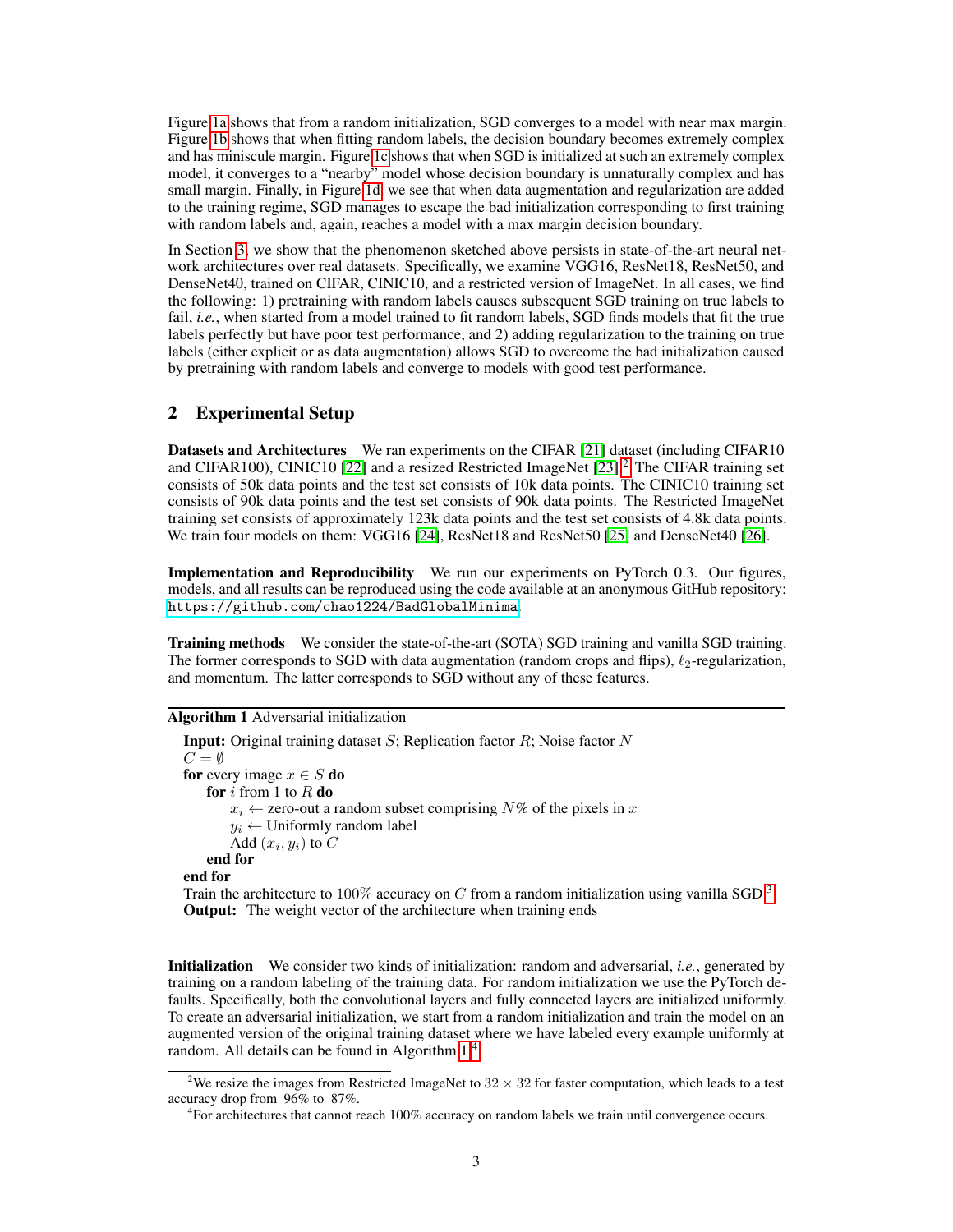<span id="page-3-0"></span>Hyperparameters We apply well-tuned hyperparameters for each model and dataset. For CIFAR, CINIC10, and Restricted ImageNet, we use batch size 128, while the momentum term is set to 0.9 when it is used. When we use  $\ell_2$  regularization, the regularization parameter is  $5 \cdot 10^{-4}$  for CIFAR and Restricted ImageNet and 10<sup>-4</sup> for CINIC10. We use the following learning rate schedule for CIFAR: 0.1 for epochs 1 to 150, 0.01 for epoch 151 to 250, and 0.001 for epochs 251 to 350. We use the following learning rate schedules for CINIC10 and Restricted ImageNet: 0.1 for epochs 1 to 150, 0.01 for epoch 151 to 225, and 0.001 for epochs 226 to 300.

Before we proceed, we would like to note that one can potentially force vanilla SGD to escape bad initializers (or any initializers for that matter) by employing non-standard, adaptive learning schedules such as those in [\[27,](#page-9-0) [28\]](#page-9-0), or by using "unnatural", or enormously large learning rate for a few iterations and then switching back to a more standard-practice schedule. The goal of our experiments is to isolate the effects of explicit regularization and implicit bias—to the extent possible—from that of the choice of learning rates. Hence, across all experiments, we adopt standard-practice, decaying schedules, optimized for good convergence speeds.

# 3 Experimental Findings and Observed Phenomena

The motivation behind our initializations comes from the expectation that the need to memorize random labels will consume some of the learning capacity of the network, reducing the positive effects of overparameterization. Furthermore, as seen in the toy example in Section [1,](#page-0-0) training on random labels yields complex decision boundaries. As a result, the question becomes whether the bias of SGD towards simple models suffices to push it away from the initial (complex) model, or not. We find that it does not suffice. In contrast, we find that the bias towards simple models induced by regularization and data augmentation, does.

To offer insight on our above core finding, in the following we present several metrics related to the trained models. To generate the experimental results, we ran each setup 5 times with different random seeds and reported the min, max and average accuracy and complexity for each model and dataset.

We first report the train and test accuracy curves for our 16 setups (4 datasets and 4 models), followed by the impact of the replication parameter  $R$  on the test accuracy. We then examine how different combinations of training heuristics (*e.g.*, data augmentation, regularization and momentum) impact the overall test accuracy with and without pretraining on random labels. After this, we report the distance that a model travels, first from a random initialization to the model that fits random labels and then from that model to the model trained on the correct labels. Finally, we report several norms that are well-known proxies for model complexity, and also the robustness of all models trained against adversarial perturbations, *i.e.*, yet another model complexity proxy.

Our main observations as taken from the figures below and our experimental data are as follows:

- 1. Vanilla SGD on the true labels from a random initialization reaches 100% training accuracy for all models and datasets tested, which is consistent with [\[1\]](#page-8-0).
- 2. Vanilla SGD on the true labels after first training on random labels reaches 100% training accuracy, but suffers up to 40% test accuracy degradation compared to the model reached from a random initialization. That is, models which fit the true training labels perfectly can have a difference of up to 40% in test accuracy: not all global optima are equally good.
- 3. SOTA SGD converges to nearly the same test accuracy from random vs. adversarial initialization, *i.e.*, it escapes the detrimental effect of first training on random labels.
- 4. Data augmentation,  $\ell_2$  regularization and momentum all help SGD to move far away (in euclidean distance) from adversarial initializations; in sharp contrast, vanilla SGD finds a minimizer close to the adversarial initialization.

#### 3.1 Training Accuracy

In Figure [2](#page-4-0) we report the training accuracy convergence for all models setups on all four datasets. We consistently observe two phenomena.

First, we see that after a sufficient number of epochs for most setups, we can reach 100% training accuracy irrespective of the initialization, or the use of data augmentation, regularization or momentum. The only outlier here would be DenseNet since it seems to only achieve a little less than 100%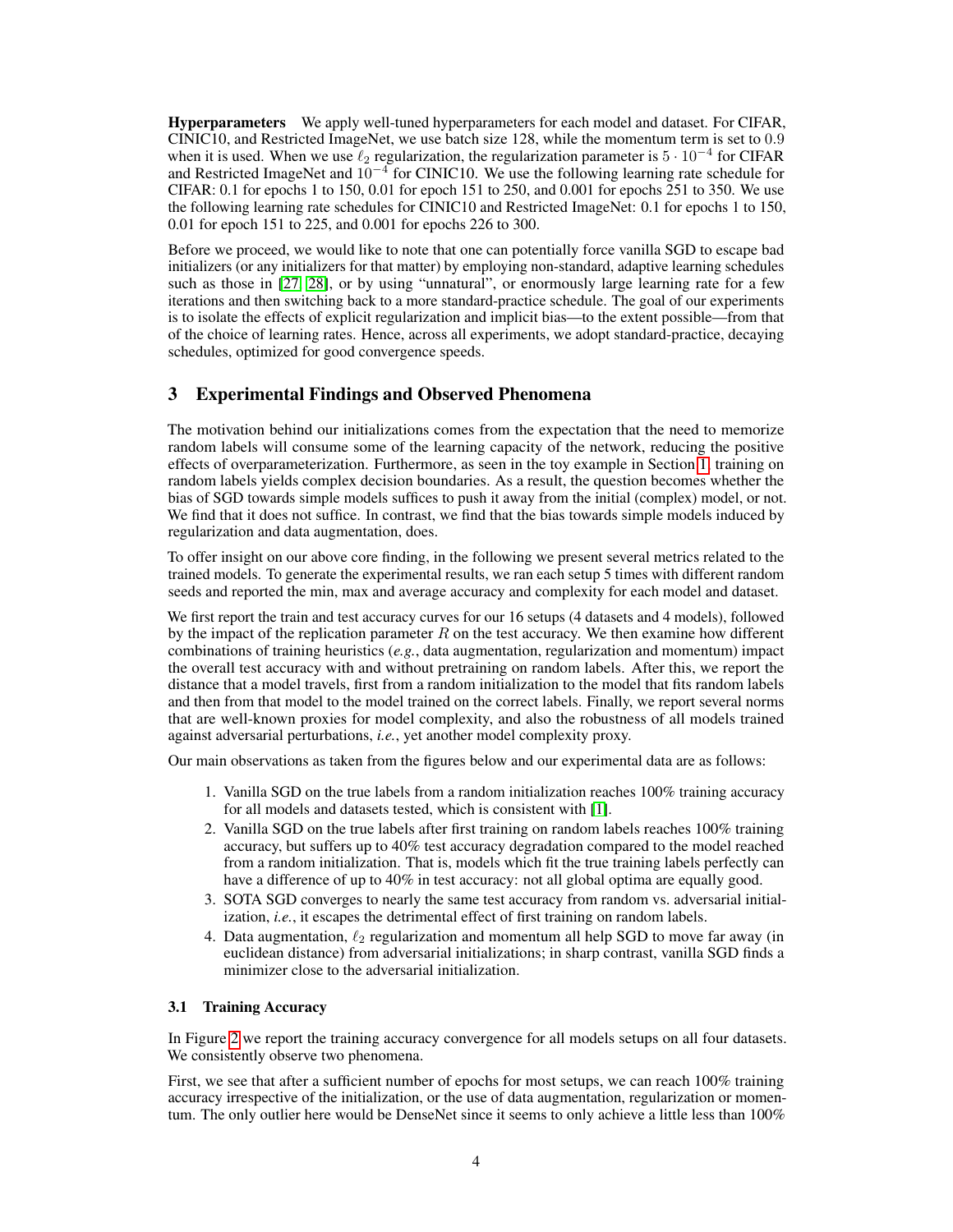<span id="page-4-0"></span>training accuracy on some datasets. However, in the vast majority of settings the models can perfectly fit the training data.

The second phenomenon observed is that the speed of convergence to 100% training accuracy is irrespective of whether we start with adversarial or random initialization. This may hint at the possibility that models that fit the true labels perfectly (which exist for most cases) are close to most initializations, including the adversarial one.



Figure 2: Training accuracy (%) vs number of epochs on CIFAR, CINIC10 and Restricted ImageNet on all four neural network models.



Figure 3: Test accuracy (%) vs number of epochs on CIFAR, CINIC10 and Restricted ImageNet on all four neural network models.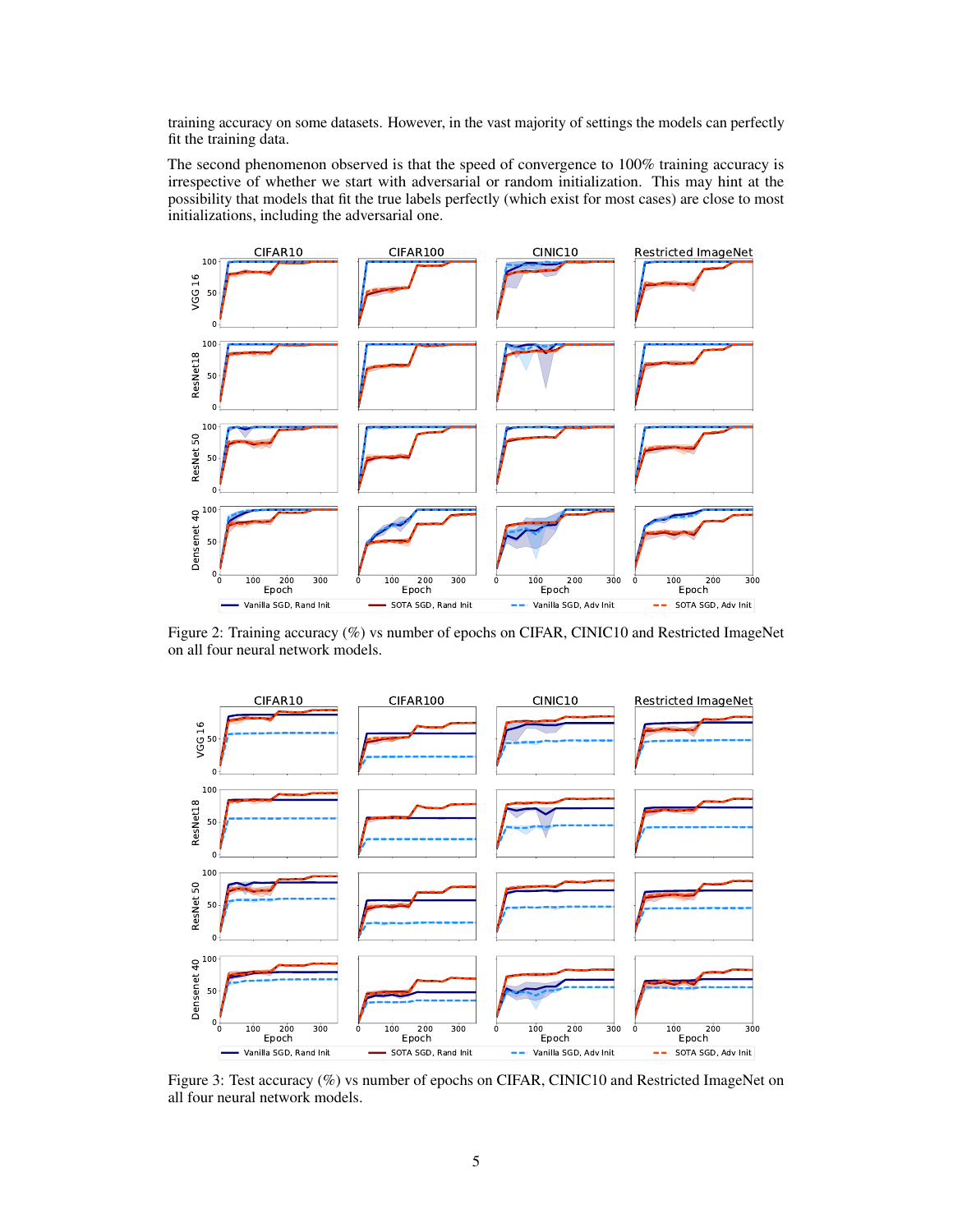#### 3.2 Test accuracy

Our most important findings are shown in Figure [3,](#page-4-0) which illustrates the test accuracy convergence during training. We see that the test accuracy of adversarially initialized vanilla SGD flattens out significantly below the corresponding accuracy under a random initialization, even though both methods achieve 100% training accuracy. The test accuracy degradation can be up to 40% on CIFAR100, while for DenseNet the test degradation is comparatively smaller.

At the same time, we see that the detrimental effect of adversarial initialization vanishes once we use data augmentation, momentum, and  $\ell_2$  regularization. This demonstrates that by also changing the optimization landscape *far* from good models, the above heuristics play a role that has not received much attention, namely effecting the *dynamics* of the search for good models.

It is natural to ask if the bad global models to which SGD converges when adversarially initialized have some shared properties. In the following, we argue that one property that stands out is that such bad global minima are in a small neighborhood within the adversarial initializers; and, it appears, that as long as it can find a perfect fit, SGD prefers these models, as it take less "effort" to converge to. In contrast, as we see later on, SOTA SGD forces travel far from the bad initialization.

#### 3.3 Distance Travelled during Training

Here we report on the distance travelled from an initializer till the end of training in our different setups. First we define the distance between the parameters of two models  $W_1$  and  $W_2$  as  $d(W_1, W_2)$  =  $\|W_1-W_2\|_F$  $\frac{\psi_1 - \psi_2 \| F}{\|W_2\|_F}$ , where  $\| \cdot \|_F$  denotes the Frobenius norm.

In Table 1, we report the distance travelled from a random vs. an adversarial initialization to the final model (achieving 100% training accuracy). A subscript 0 denotes an initializer; an  $S$  or  $V$  subscript indicates training with SOTA or vanilla SGD. The  $\overline{R}$  or  $\overline{A}$  superscripts indicate whether the model has been initialized randomly or adversarially.

We observe that from a random initialization, the distance that vanilla SGD travels to a model with 100% training accuracy is independent of whether we use the correct labels or random labels. Specifically, whether we want to train a genuinely good model, or to find an adversarial initialization the distance traveled is about 0.9. Intriguingly, when vanilla SGD is initialized adversarially, the distance to a model with 100% training accuracy on the correct labels is far less than 0.9, being approximately 0.2. This can be interpreted as SGD only spending a modicum of effort to "fix up" a bad model, just enough to fit the training labels.

In contrast, when training with the correct labels, the distance travelled by SOTA SGD to a model with 100% training accuracy is significantly larger if we initialize adversarially vs. if we initialize randomly, in most cases by nearly an order of magnitude. This hints at the possibility that data augmentation, regularization and momentum enable SGD to escape the bad initialization by dramatically altering the landscape in its vicinity (and beyond).

Finally, we observe that bad models seem to always be in close proximity to random initializers, *i.e.*, bad models are easy to find from almost every point of the parameter space.

| Dataset             | Model                | $d(W_0^R, W_V^R)$ $d(W_0^R,$ |       | $(k, W_{\rm S}^R)d(W_{\rm 0}^R,$ |       |       | $\int_{0}^{R} \frac{1}{2} W_{0}^{A} W_{0}^{B} W_{0}^{A} W_{0}^{B} W_{0}^{B} W_{0}^{A} W_{0}^{A} W_{0}^{A} W_{0}^{A} W_{0}^{A} W_{0}^{A} W_{0}^{A}$ |        |
|---------------------|----------------------|------------------------------|-------|----------------------------------|-------|-------|----------------------------------------------------------------------------------------------------------------------------------------------------|--------|
| CIFAR10             | DenseNet40           | 0.810                        | 3.715 | 0.946                            | 0.950 | 3.715 | 0.347                                                                                                                                              | 28.669 |
|                     | ResNet18             | 0.953                        | 3.917 | 0.873                            | 0.879 | 3.902 | 0.207                                                                                                                                              | 12.421 |
|                     | ResNet50             | 0.894                        | 8.552 | 0.919                            | 0.923 | 8.608 | 0.194                                                                                                                                              | 36.311 |
|                     | VGG16                | 0.907                        | 3.464 | 0.950                            | 0.953 | 3.433 | 0.264                                                                                                                                              | 26.838 |
| CIFAR100            | DenseNet40           | 0.917                        | 2.008 | 0.946                            | 0.968 | 1.980 | 0.538                                                                                                                                              | 13.290 |
|                     | ResNet18             | 0.915                        | 2.609 | 0.852                            | 0.862 | 2.597 | 0.210                                                                                                                                              | 7.243  |
|                     | ResNet <sub>50</sub> | 0.917                        | 4.941 | 0.925                            | 0.927 | 4.882 | 0.172                                                                                                                                              | 24.598 |
|                     | VGG16                | 0.919                        | 2.029 | 0.960                            | 0.962 | 2.035 | 0.253                                                                                                                                              | 19.388 |
| CINIC <sub>10</sub> | DenseNet40           | 0.917                        | 1.415 | 0.955                            | 0.976 | 1.440 | 0.491                                                                                                                                              | 12.102 |
|                     | ResNet18             | 0.836                        | 1.565 | 0.942                            | 0.951 | 1.560 | 0.212                                                                                                                                              | 10.961 |
|                     | ResNet <sub>50</sub> | 0.837                        | 3.260 | 0.952                            | 0.955 | 3.274 | 0.157                                                                                                                                              | 24.940 |
|                     | VGG16                | 0.844                        | 1.406 | 0.974                            | 0.977 | 1.397 | 0.241                                                                                                                                              | 17.916 |
|                     | DenseNet 40          | 0.940                        | 3.378 | 0.966                            | 0.982 | 3.377 | 0.520                                                                                                                                              | 39.314 |
| Restricted          | ResNet 18            | 0.849                        | 3.154 | 0.969                            | 0.973 | 3.164 | 0.163                                                                                                                                              | 47.184 |
| ImageNet            | ResNet 50            | 0.883                        | 7.123 | 0.913                            | 0.916 | 7.139 | 0.164                                                                                                                                              | 30.841 |
|                     | VGG 16               | 0.836                        | 2.885 | 0.985                            | 0.986 | 2.871 | 0.172                                                                                                                                              | 83.035 |

Table 1: The model distance (mean of 5 random runs) for the different datasets and models.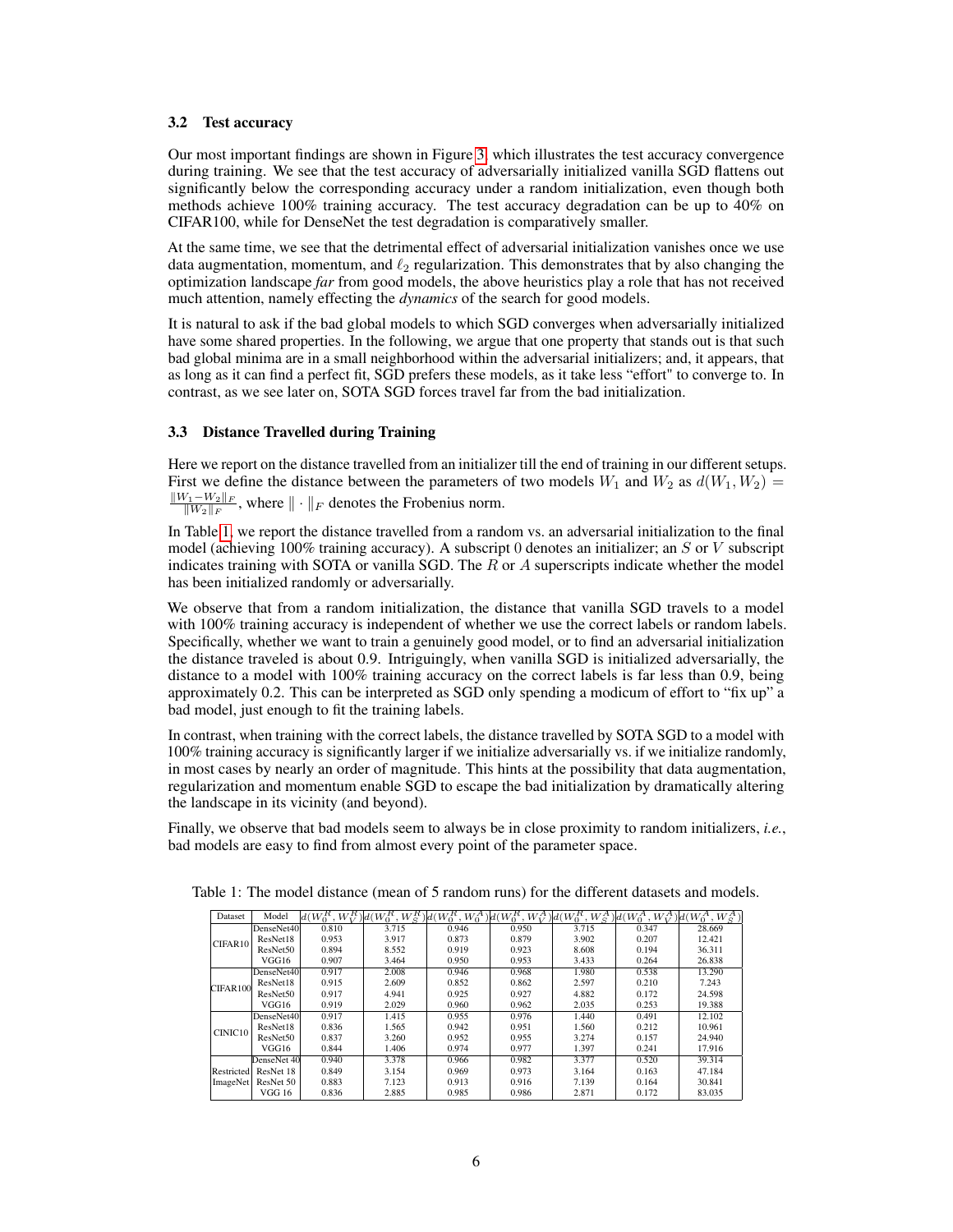#### 3.4 The Effect of the Replication Factor  $R$  on Test Accuracy

Here, we report the test accuracy effect of the replication factor R, *i.e.*, the number of randomly labeled augmentations that are applied to each point during adversarial initialization. In Figure 4, we plot the test accuracy performance for all networks we tested as a function of the number of the randomly labeled augmentations  $R$ . When we vary  $R$ , we observe that SOTA SGD essentially achieves the same test accuracy, while the test performance of vanilla SGD degrades, initially fast, and then slower for larger R.

We would like to note that although it would be interesting to make  $R$  even bigger, the time needed to generate the adversarial initializer grows proportional to  $R$ , as it requires training a dataset (of size proportional to  $R$ ) to full accuracy.



Figure 4: The effect of R on CIFAR10, the zero-out ratio is fixed to 10%. Clearly, increasing R causes vanilla SGD to suffer more. In contrast, SOTA SGD always stays unaffected.

#### 3.5 The Effect of Different Training Heuristics

In our implementation, SOTA SGD involves the simultaneous use of data augmentation,  $\ell_2$  regularization and momentum. Here we tease out the different effects, by exploring all 8 combinations of the 3 heuristics as shown in Table 2, in order to examine if a specific heuristic is particularly effective at repairing the test accuracy damage done by an adversarial initialization. What we find is that each heuristic by itself is enough to allow SGD to largely escape a bad initialization, but not to reach the same level of test accuracy as from a random initialization. When a second heuristic is added, though, the test accuracy becomes independent of the initialization, in all three combinations.

|                      |  |  |  |  | Table 2: Multiple SGD results with random init and adversarial init respectively using model |  |
|----------------------|--|--|--|--|----------------------------------------------------------------------------------------------|--|
| ResNet18 on CIFAR10. |  |  |  |  |                                                                                              |  |

|                            | Random Init         |                    | Adversarial Init    |                    |  |  |
|----------------------------|---------------------|--------------------|---------------------|--------------------|--|--|
| Mode                       | Train Acc           | Test Acc           | Train Acc           | Test Acc           |  |  |
| Vanilla SGD                | $100.000 \pm 0.000$ | $84.838 \pm 0.193$ | $100.000 + 0.000$   | $56.024 \pm 0.883$ |  |  |
| DA                         | $100.000 \pm 0.000$ | $93.370 \pm 0.115$ | $99.995 \pm 0.003$  | $89.402 \pm 0.175$ |  |  |
| $\ell_2$                   | $100.000 + 0.000$   | $87.352 \pm 0.055$ | $100.000 + 0.000$   | $83.172 + 3.732$   |  |  |
| Momentum                   | $100.000 \pm 0.000$ | $89.200 \pm 0.176$ | $100.000 + 0.000$   | $89.016 \pm 0.142$ |  |  |
| $DA+\ell_2$                | $100.000 \pm 0.000$ | $94.680 \pm 0.071$ | $100.000 + 0.000$   | $94.192 \pm 0.173$ |  |  |
| DA+Momentum                | $100.000 \pm 0.000$ | $93.448 + 0.242$   | $100.000 + 0.001$   | $92.756 \pm 0.347$ |  |  |
| $\ell_2$ +Momentum         | $100.000 \pm 0.000$ | $89.050 \pm 0.110$ | $100.000 \pm 0.000$ | $88.932 \pm 0.373$ |  |  |
| $DA+\ell_2+Momentum(SOTA)$ | $100.000 \pm 0.000$ | $95.324 \pm 0.086$ | $100.000 \pm 0.001$ | $95.346 \pm 0.098$ |  |  |

#### 3.6 Proxies for Model Complexity

Here we report on some popular proxies for model complexity, *e.g.*, the Frobenius norm of the weights of the network, and recently studied path norms [\[2\]](#page-8-0). For brevity, we only report the results using ResNet50, while all remaining figures can be found in the supplemental material.

We observe that across all three norms, the network tends to have smaller norm for SOTA SGD irrespective of the initialization. At the same time, we observe that the adversarially initialized model trained with vanilla SGD has larger norms compared to random initialization.

Taking these norms as proxies for generalization, then they indeed do track our observations that adversarial initialization leads vanilla SGD to worse generalization, and SOTA SGD explicitly biases towards good global models, while being unaffected by adversarial initialization.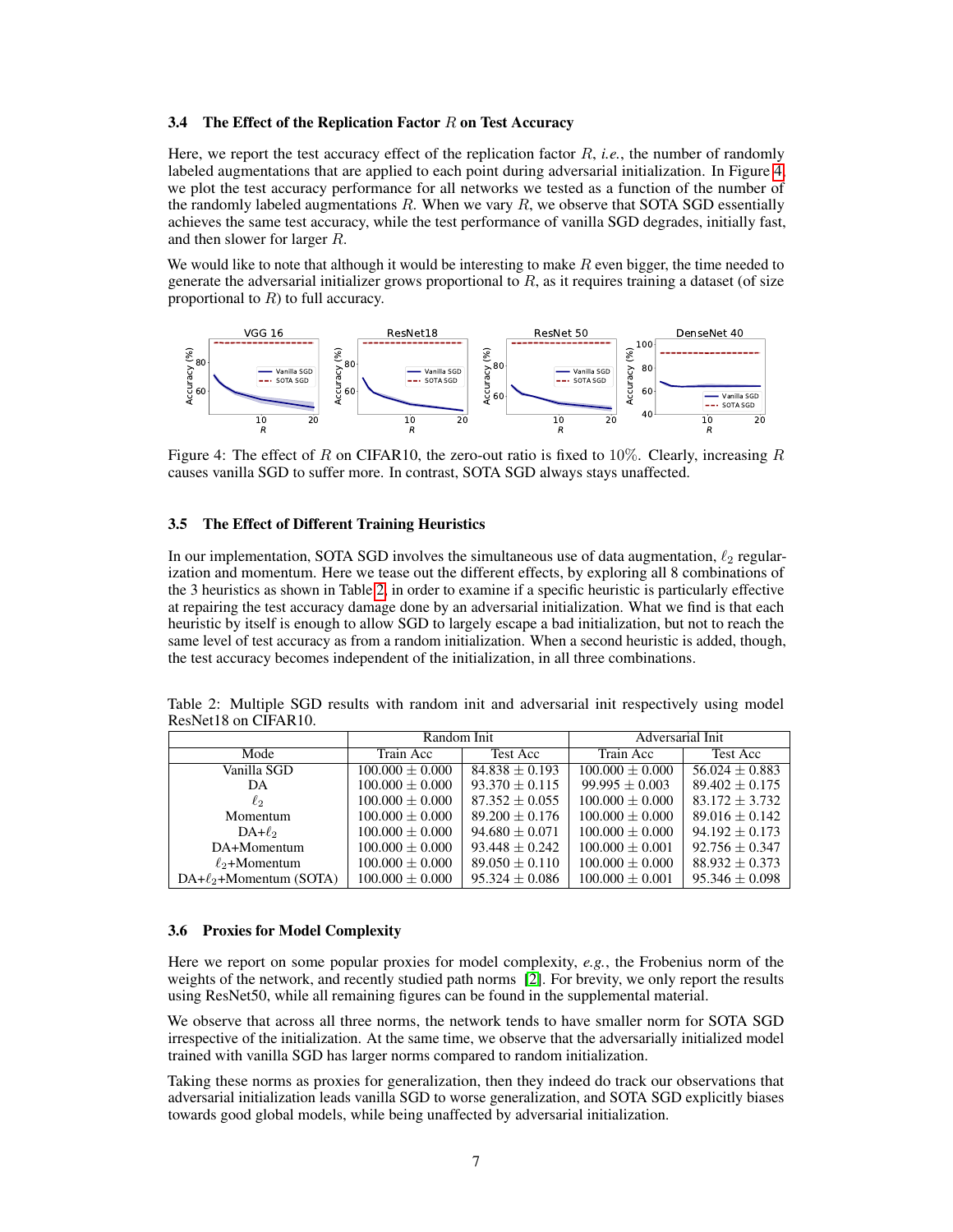

Figure 5: Norm measurement on CIFAR10 and ResNet 50.

#### 3.7 Robustness to Adversarial Examples

Robustness to adversarial examples is another metric we examine. In this case, model robustness is a direct proxy for margin, *i.e.*, the proximity of the decision boundary to the train, or test data. In Figure 6, we report the test accuracy degradation once adversarial perturbations are crafted for Resnet50 on all four datasets. To compute the adversarial perturbation we use the Fast Gradient Sign Attack (FGSM) [\[11\]](#page-8-0) on the final model.

Consistent with the norm measures in the previous subsection, we observe that when adversarially initialized, vanilla SGD finds models that are more prone to small perturbations that lead to misclassification. This is to be expected, since (as also observed in the toy example), the decision boundaries for adversarially initialized vanilla SGD tend to be complex, and also are very close to several training points (*i.e.*, their margin is small).

As observed in the previous figures, the decision boundaries of models derived by SOTA SGD are less prone to adversarial attacks, potentially due to the fact that they achieve better margin.



Figure 6: FGSM on CIFAR, CINIC10 and Restricted ImageNet using ResNet50.

# 4 Conclusion

Understanding empirical generalization in the face of severe overparameterization has emerged as a central and fascinating challenge in machine learning, primarily due to the dramatic success of deep neural networks. Several studies aim to explain this phenomenon. Besides "no bad local minima", the emergent consensus explanation is that SGD is biased towards minima of low complexity.

In this work, we first show that models that fit the training set *perfectly* yet have poor generalization not only exist, but are what SGD converges to if training on the true labels is preceded by training on random labels. In other words, the bias of SGD towards simple models is not enough to overcome the effect of starting at a complicated model (that fits random labels). Then we show that, in contrast to the above picture, regularization (either explicit or in the form of data augmentation) and momentum, do suffice for SGD to escape the effect of the initialization and reach models that generalize well.

## Broader Impacts

We believe that the main value of our work is in pointing out the crucial, yet largely unexplored, role played by regularization in *search dynamics*. This is a departure from the usual way of thinking about generalization, wherein its role is to ensure stability of the chosen model with respect to fluctuations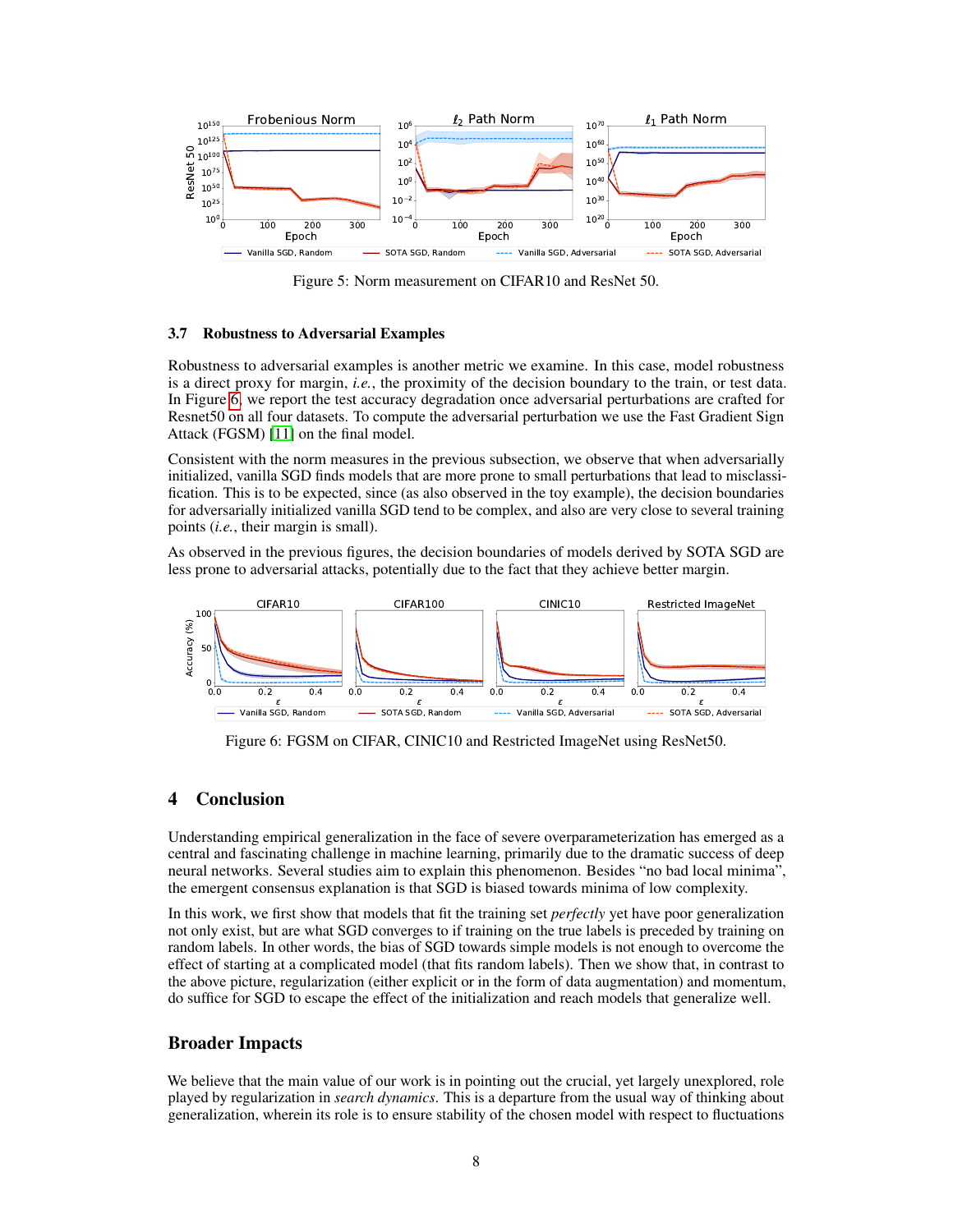<span id="page-8-0"></span>in the training sample. In other words, we make the point that regularization is important not only in its role of demoting (penalizing) complex models that fit the data well, but even in penalizing complex models that fit the data poorly, altering the entirety of the optimization landscape and making the space of simple models better searchable by local methods such as SGD. We understand that our work leaves open the exact mechanism through which regularization achieves this effect, but the experimental evidence we give for this effect is undeniable.

Given the enormous intellectual importance of regularization in machine learning, the possibility that its role is actually far larger in scope than previously realized, is rather remarkable. In that sense, the value of our work is in opening up a potentially large domain of further research, namely understanding the role of regularization in search dynamics, including the possibility of a future direction wherein regularization is aimed not only at promoting model stability but also model discoverability.

#### Acknowledgements

Dimitris Papailiopoulos is supported by an NSF CAREER Award #1844951, two Sony Faculty Innovation Awards, an AFOSR & AFRL Center of Excellence Award FA9550-18-1-0166, and an NSF TRIPODS Award #1740707.

### References

- [1] Chiyuan Zhang, Samy Bengio, Moritz Hardt, Benjamin Recht, and Oriol Vinyals. Understanding deep learning requires rethinking generalization. 2017.
- [2] Behnam Neyshabur, Srinadh Bhojanapalli, David McAllester, and Nati Srebro. Exploring generalization in deep learning. In *Advances in Neural Information Processing Systems*, pages 5947–5956, 2017.
- [3] Tomaso Poggio, Kenji Kawaguchi, Qianli Liao, Brando Miranda, Lorenzo Rosasco, Xavier Boix, Jack Hidary, and Hrushikesh Mhaskar. Theory of deep learning iii: explaining the non-overfitting puzzle. *arXiv preprint arXiv:1801.00173*, 2017.
- [4] Roman Novak, Yasaman Bahri, Daniel A Abolafia, Jeffrey Pennington, and Jascha Sohl-Dickstein. Sensitivity and generalization in neural networks: an empirical study. *arXiv preprint arXiv:1802.08760*, 2018.
- [5] Alon Brutzkus, Amir Globerson, Eran Malach, and Shai Shalev-Shwartz. Sgd learns overparameterized networks that provably generalize on linearly separable data. *arXiv preprint arXiv:1710.10174*, 2017.
- [6] Mikhail Belkin, Siyuan Ma, and Soumik Mandal. To understand deep learning we need to understand kernel learning. *arXiv preprint arXiv:1802.01396*, 2018.
- [7] Siyuan Ma, Raef Bassily, and Mikhail Belkin. The power of interpolation: Understanding the effectiveness of sgd in modern over-parametrized learning. *arXiv preprint arXiv:1712.06559*, 2017.
- [8] Vatsal Shah, Anastasios Kyrillidis, and Sujay Sanghavi. Minimum weight norm models do not always generalize well for over-parameterized problems. *arXiv preprint arXiv:1811.07055*, 2018.
- [9] Ashia C Wilson, Rebecca Roelofs, Mitchell Stern, Nati Srebro, and Benjamin Recht. The marginal value of adaptive gradient methods in machine learning. In *Advances in neural information processing systems*, pages 4148–4158, 2017.
- [10] Tomaso Poggio, Andrzej Banburski, and Qianli Liao. Theoretical issues in deep networks. *Proceedings of the National Academy of Sciences*, 2020.
- [11] Ian J. Goodfellow, Jonathon Shlens, and Christian Szegedy. Explaining and Harnessing Adversarial Examples. *arXiv e-prints*, page arXiv:1412.6572, Dec 2014.